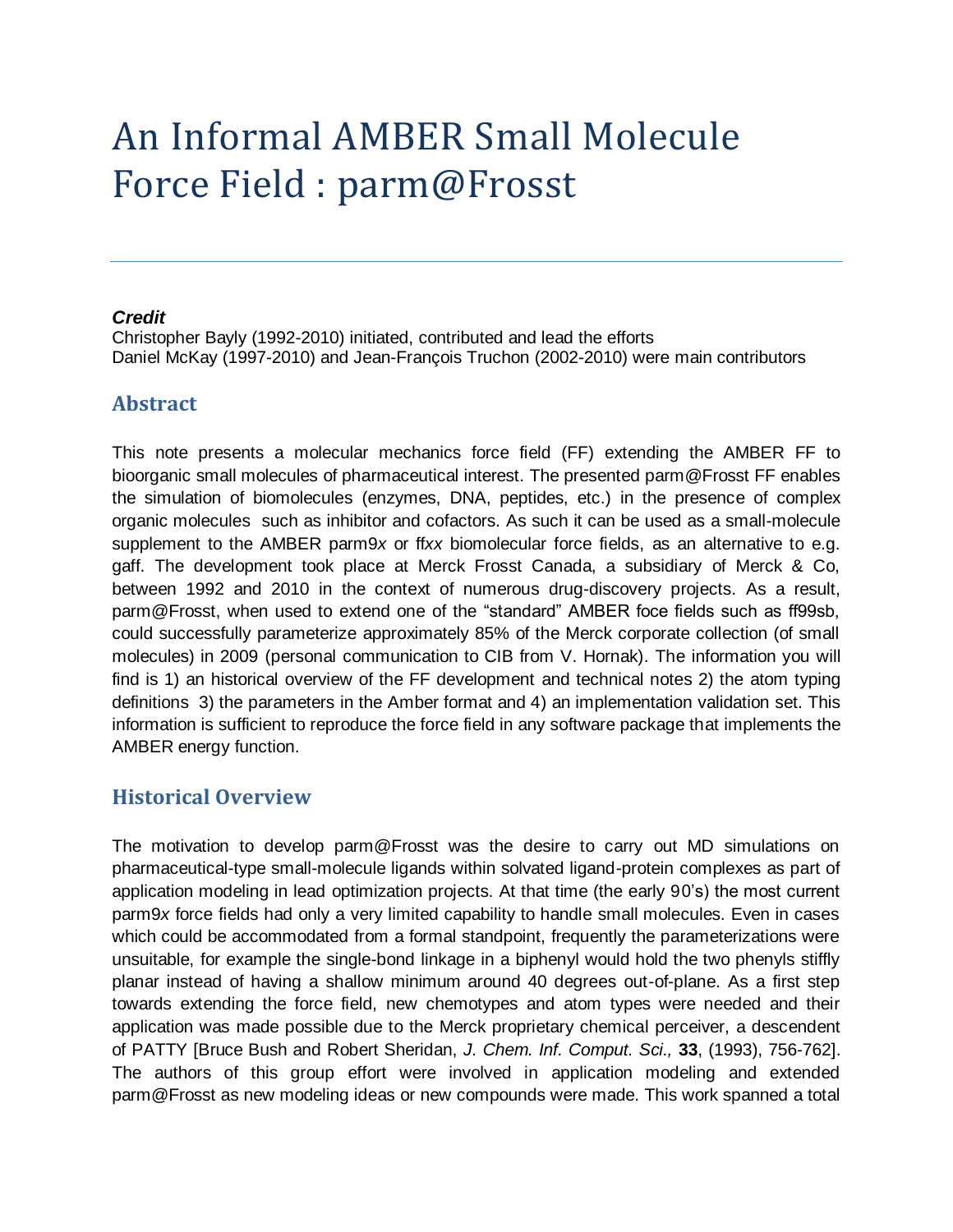of 44 full time employee years. This *ad hoc* approach to extending the FF was initially slow requiring frequent improvement and parameterization of mainly torsion parameters. However, over the 18 years of development, specific parameterization became increasingly infrequent as the FF became more complete. A consequence of this continuous improvement (and the pressures of drug discovery in pharma) is that no global optimization of parameters for small molecules was ever conducted except occasionally for a small number of molecules sharing the same functional group. Different levels of quantum theory were also used over time, a reflection of the advance in quantum theory "best practices" over the years. Furthermore, the molecules used in the parameterization cannot be disclosed and were not accumulated. Our quality insurance was the continuous validation of the FF on multiple projects where explaining and predicting experimental results was the chief of our concern. This occasionally led to a correction of parameters or, more often, to the need to split an atom type into two to separate distinct torsion behaviours. Thus parm@Frosst does not represent a "finished product" but rather an evolved state which responded to the challenges and rigors of many years of use in prospective modeling in pharmaceutical drug discovery. It cannot handle all bioorganic chemistry; it cannot even parameterize all the small molecules in Merck"s corporate collection (only ~85% as of 2009). Nevertheless, even by today"s standard where a number of parallel FF efforts have been implemented, we claim that parm@Frosst remains a unique asset in terms of its generality and accuracy (based on our own internal studies). The evolution needs to continue: parm@Frosst needs both further parameterization, towards both completeness and improved accuracy, and better validation. This will require time, resources and a diverse set of specialized knowledge. We hope that this public release will motivate a more open and participative effort that should benefit the whole molecular modeling community increasingly as it progresses.

## **Technical Notes**

parm@Frosst elaboration started as an extension of the AMBER parm94 force field [D. Cornell, P. Cieplak, C.I. Bayly, I.R. Gould, K.M. Merz Jr., D.M. Ferguson, D.C. Spellmeyer, T. Fox, J.W. Caldwell, and P.A. Kollman, "A Second Generation Force Field for the Simulation of Proteins, Nucleic Acids, and Organic Molecules", *J. Am. Chem. Soc.*, **117**, (1995), 5179-5197. Correction: *J. Am. Chem. Soc.*, **118**, (1996), 2309]. As a consequence, one can find many inherited practices. The AMBER energy function required the determination of several parameters: the atomic partial charges, the Fourier parameters related to the torsion terms, the bond angle and associated bending force constant, and the bond length and stretching force constant. No Lennard-Jones radii or well depths were modified or added, keeping the AMBER values and types. With parm@Frosst, most of the parameterization efforts have focused on the torsion terms and the charging scheme. The number of parameters needed is a direct consequence of the addition of new atom types and their occurrences in bioorganic molecules. For this reason, the parsimonious addition of atom types was done with the only objective of fixing general problematic cases. Below is a list of considerations regarding each of the FF terms.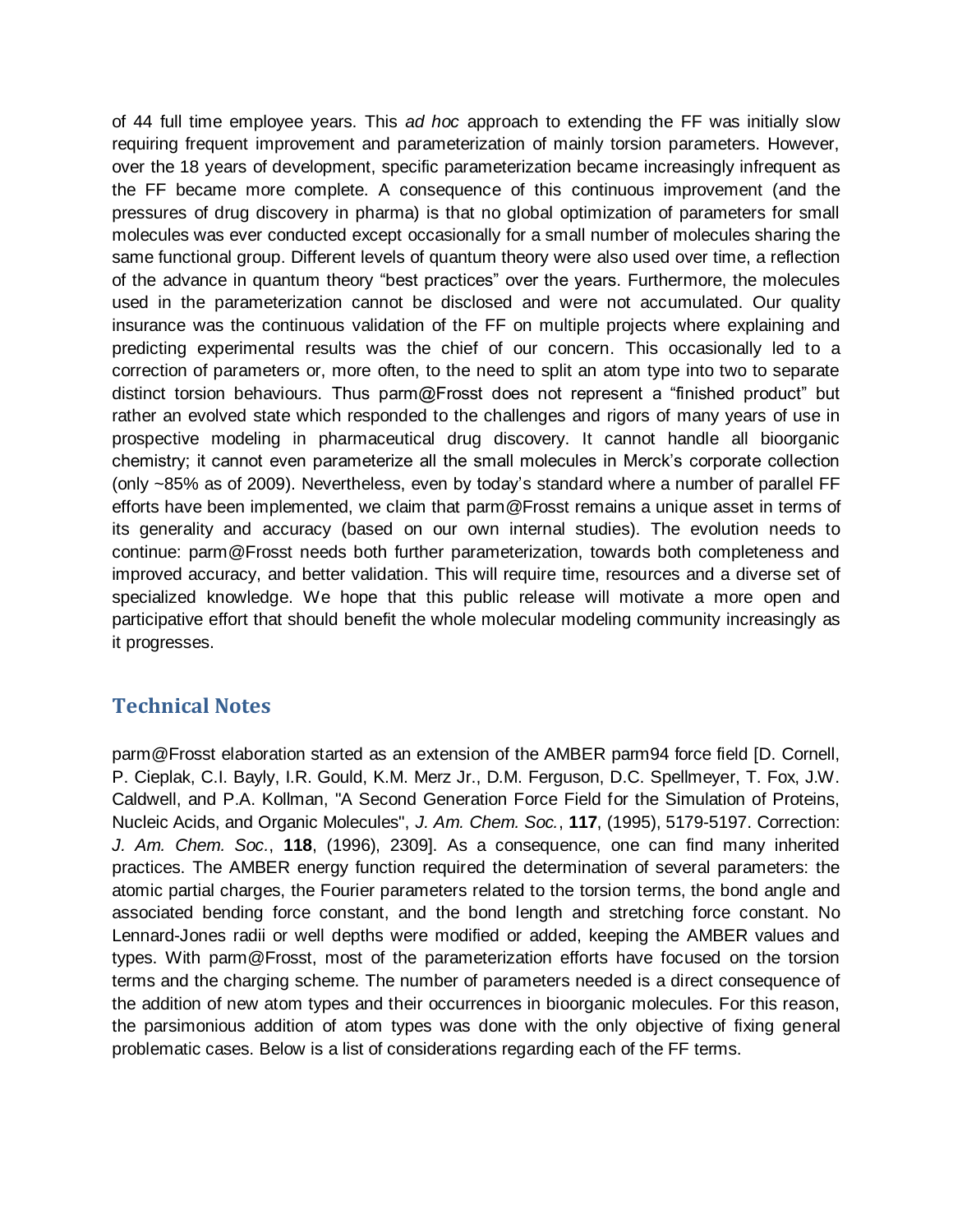The atomic partial charges were fitted to a RHF/6-31G\* electrostatic potential based on the RESP procedure [C.I. Bayly, P. Cieplak, W. D. Cornell, and P.A. Kollman, "A Well-Behaved Electrostatic Potential Based Method using Charge Restraints for Deriving Atomic Charges: The RESP Model", *J. Phys. Chem.,* **97**, (1993), 10269-10280]. This required generally more than one electronic structure calculation per molecule modification examined. The impact of the atomic charges on the parameterization of parm@Frosst is in the torsions since the 1-4 terms couple the electrostatics to the torsions. In principle, if the charge model is modified, the torsion coefficients and phase angle should be revisited. The need for higher throughput while maintaining the accuracy of RESP motivated Christopher Bayly and his Ph.D. student, Araz Jakalian, to develop AM1-BCC [A.Jakalian *et al. J. Comput. Chem., 23,* (2002), 1623-1641 and A. Jakalian *et al.*, *J. Comput. Chem.*, *21,* (2000), 132-146]. As a consequence, all parameterization done after 2001 was done using the AM1-BCC atom charging method. You will find, as part of this release, a molecular dataset typed with the AM1-BCC typer using the original Merck tools. This is to ensure that the AM1-BCC implementations fully benefit from the initial parameterization efforts done by Jakalian et al.

The torsion terms were obtained with a diverse set of electronic structure methods including RHF, MP2 and DFT with a diversity of basis sets. Although details in relative minima height and exact position may vary, these methods usually show quantitative agreement within the seeked accuracy of a FF. Great care was taken to obtain the torsional energy function minimum angle(s) accurately and less care to get the height of the transition peaks correctly. Whenever possible, simultaneous fit was done on few analogs sharing the same torsion type. However, it was common practice to steal parameters from an electronically similar torsion type.

While a great many bond angle bending terms appear in parm@Frosst, very few were actually fitted. The great majority of these parameters were "grandfathered in" from parm96 by analogy with chemically similar atom types; the need for many of these was a side-effect of creating new atom types for the purpose of improving the torsion terms. The AMBER standard was followed. In the few cases where bond angle parameters were fitted, again the level of electronic structure calculation varied.

Finally, very few adjustments were needed for the improper bending angle term, mainly following the AMBER generic values.

# **Content of the Supporting Data**

Because atom typing rules are difficult to implement without ambiguity, two datasets with typed atoms and/or bonds are provided. One is the MMFF94 training set and the other is a subset from the ZINC collection (http://zinc.docking.org).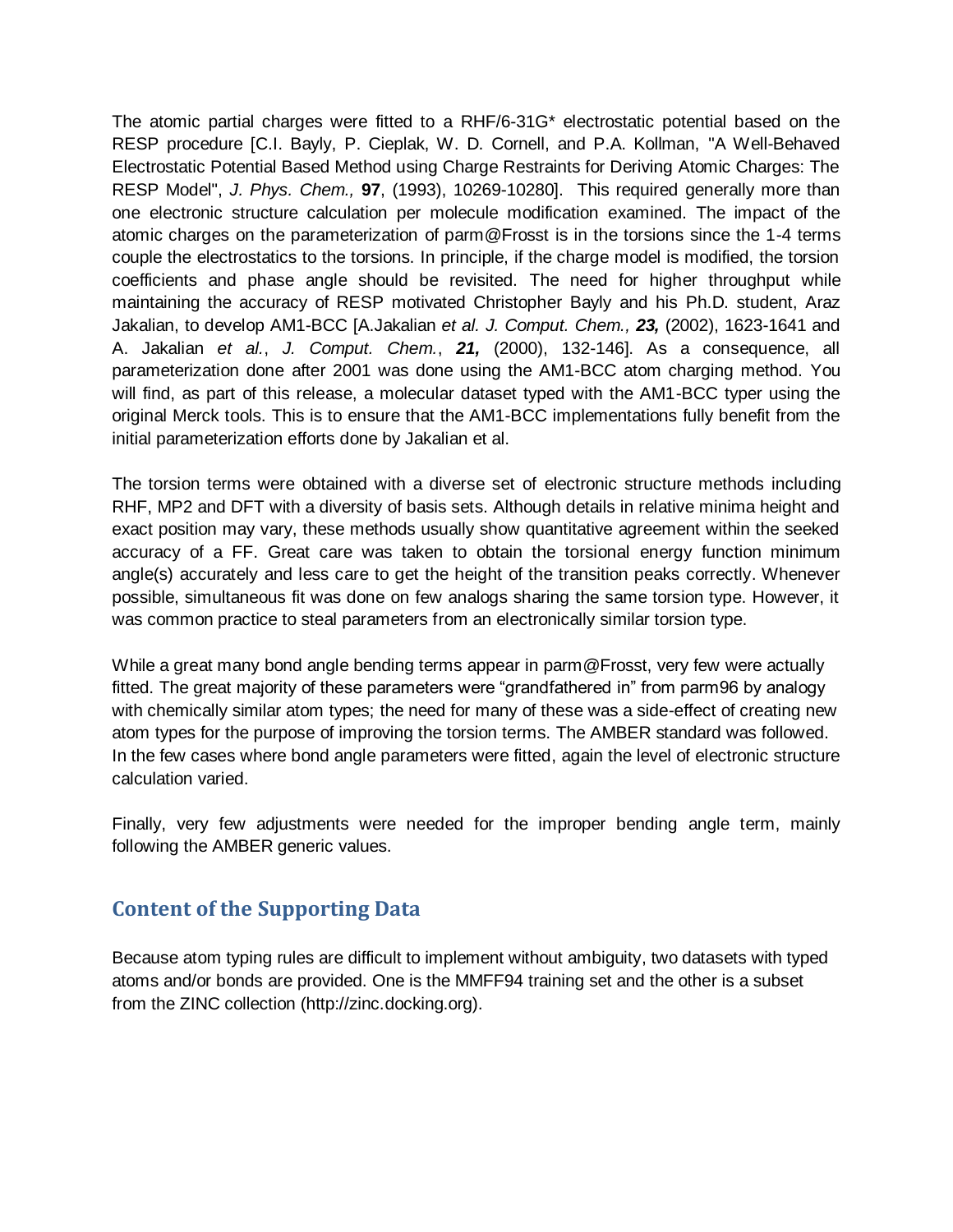## **1) The type definition file**

The type definition file, named parm@Frosst.pcp, assigns atom type labels to each atom in a molecule. It uses the atomic element and the connection table as input and assigns the atom type that will be matching force field parameters. The definition language used here is based on PATTY [Bruce Bush and Robert Sheridan, *J. Chem. Inf. Comput. Sci.,* **33**, (1993), 756-762]. Each statement matches a chemical pattern and assigns a label to some (or all) of the atoms in the order of the match. As the typer moves down through the file, types are refined with further definitions and labeling. A defined label can be used in a subsequent matching rule. To understand the details of this file, please refer to the cited reference and to the comments in the file. In the data repository, you will find many molecules with an assign type to each of the atoms. The typing depends on the connectivity given in the structure file, therefore to reproduce the atom types, care should be taken to keep the connection table unchanged.

## **2) The fitted parameters**

The parameter file, parm@Frosst.frcmod, follows the actual AMBER format. Please refer to the Table 14 of reference [W.D. Cornell *et al*., *J. Am. Chem. Soc.*,**117**, (1995), 5179-5197] for the precise definition of each of the terms. Here is a summary of the terms you will find in the file with the symbol used in the paper.

| <b>MASS</b>        |       |                             |            |          |           |  |  |  |
|--------------------|-------|-----------------------------|------------|----------|-----------|--|--|--|
| $\mathsf{A}$       |       | mass (in atomic mass units) |            |          |           |  |  |  |
| <b>BOND</b>        |       |                             |            |          |           |  |  |  |
| A-B $K_r$          |       | $r_{eq}$                    |            |          |           |  |  |  |
| <b>ANGLE</b>       |       |                             |            |          |           |  |  |  |
| A-B-C $K_{\theta}$ |       | $\bm{\theta}_{eq}$          |            |          |           |  |  |  |
| <b>DIHEDRAL</b>    |       |                             |            |          |           |  |  |  |
| A-B-C-D            |       | M                           | $V_N/2$    | $V_N$    | - $N$     |  |  |  |
| $A-B-C-D$          |       | M                           | $\ddotsc$  | $\ldots$ | $\cdots$  |  |  |  |
| A-B-C-D            |       | M                           | $V_m/2$    | $V_{m}$  | ${\sf m}$ |  |  |  |
| <b>IMPROPER</b>    |       |                             |            |          |           |  |  |  |
| A-B-C-D            |       | $V_N/2$                     | $\gamma_N$ | n        |           |  |  |  |
| <b>NONBON</b>      |       |                             |            |          |           |  |  |  |
| A                  | $R^*$ | $\boldsymbol{\varepsilon}$  |            |          |           |  |  |  |

Where M corresponds to the number of paths or the number of occurrences of a particular dihedral in a rotatable bond. The negative sign in front of *N* is announcing more entries for a given dihedral. The equation for the dihedral and improper energies is given below. In the case of the improper energy term the number of path *M* is equal to 1.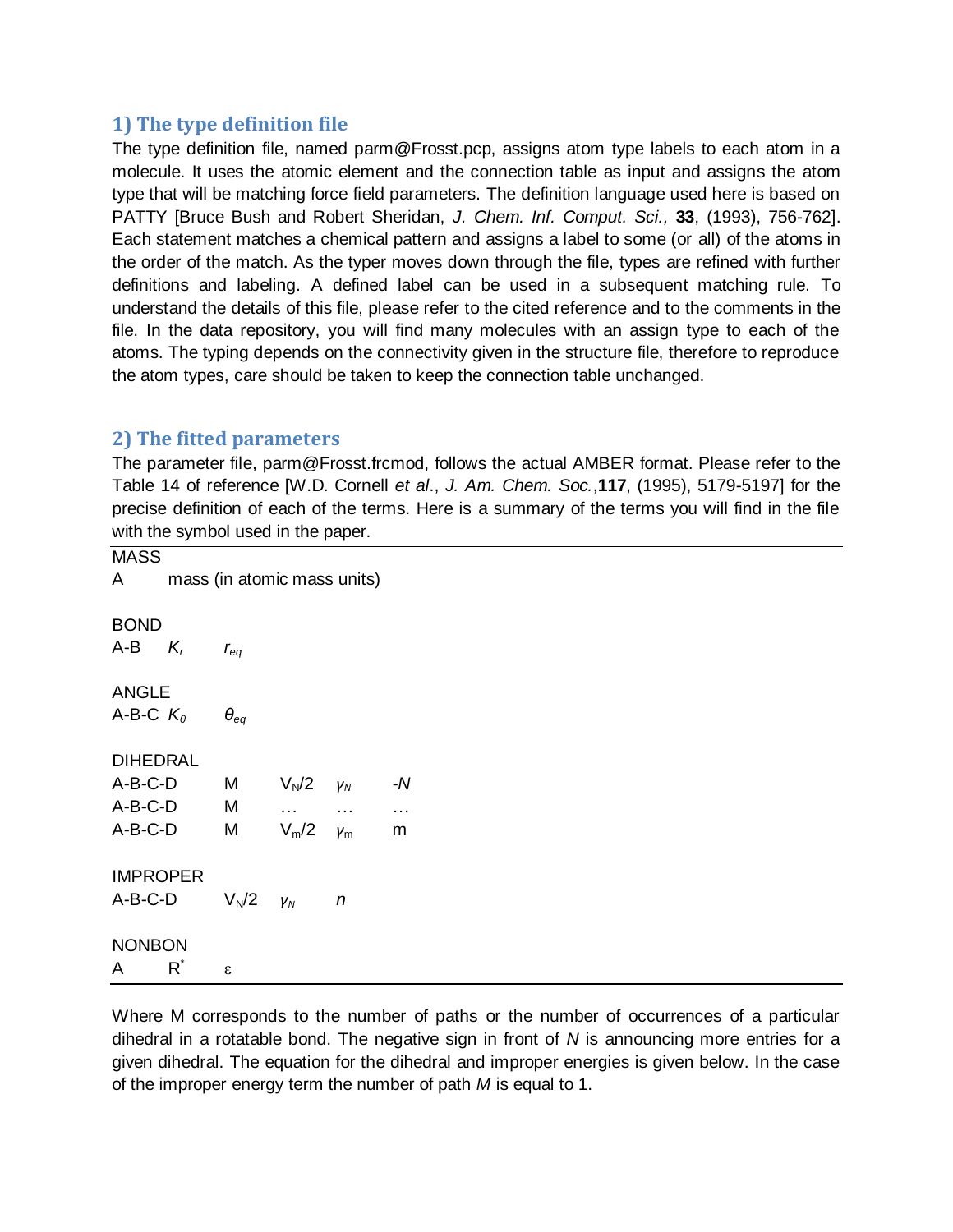It is important to note that typically, with the AMBER tools, the protein parameter file needs to be loaded first and then the parm@Frosst file is loaded ensuring that the initial AMBER parameters are first assigned. None of them should be overwritten by parm@Frosst which provides only the missing parameters.

# **3) The typed molecules**

The molecules are obtained from the publicly available ZINC collection as of May 25<sup>th</sup> 2011. The subset #16 called all-clean which does not have property filtering but has been "clean" by the Zinc authors. This subset contains 8 513 583 molecules and the authors of the Zinc collection provide a diverse subset of 7562 molecules obtained from a Tanimoto similarity cutoff of 0.6 is applied. This subset is provided by [http://zinc.docking.org.](http://zinc.docking.org/) The presented dataset contains 7535 molecules, where 27 molecules were identified as duplicates and discarded.

For the sake of completeness, the MMFF94 training set is also included. This set exercises many rare atom types and has a broad chemical coverage.

## **4) A summary of the provided files**

All the structure files are provided in the MDL SD format. You will find 10 files.

| <b>File name</b>       | <b>Content</b>                                                                                                         |
|------------------------|------------------------------------------------------------------------------------------------------------------------|
| parm@Frosst.pcp        | The typing rules in PATTY format.                                                                                      |
| parm@Frosst.frcmod     | The AMBER FF parameters specific to small bioorganic<br>molecules                                                      |
| zinc.sdf               | Three dimensional structures in the MDL SD format.                                                                     |
| $zinc\_p@f_types.txt$  | The parm@Frosst atom types. One type per line. This exactly<br>matches the atom ordering found in the zinc.sdf file.   |
| zinc_am1bcc_atypes.txt | The AM1-BCC atom types. One type per line. This exactly<br>matches the atom ordering found in the zinc.sdf file.       |
| zinc_am1bcc_btypes.txt | The AM1-BCC bond types. One type per line. This exactly<br>matches the bond list found in the zinc.sdf file.           |
| mmff94.sdf             | Three dimensional structures in the MDL SD format.                                                                     |
| mmff94_p@f_types.txt   | The parm@Frosst atom types. One type per line. This exactly<br>matches the atom ordering found in the mmff94.sdf file. |